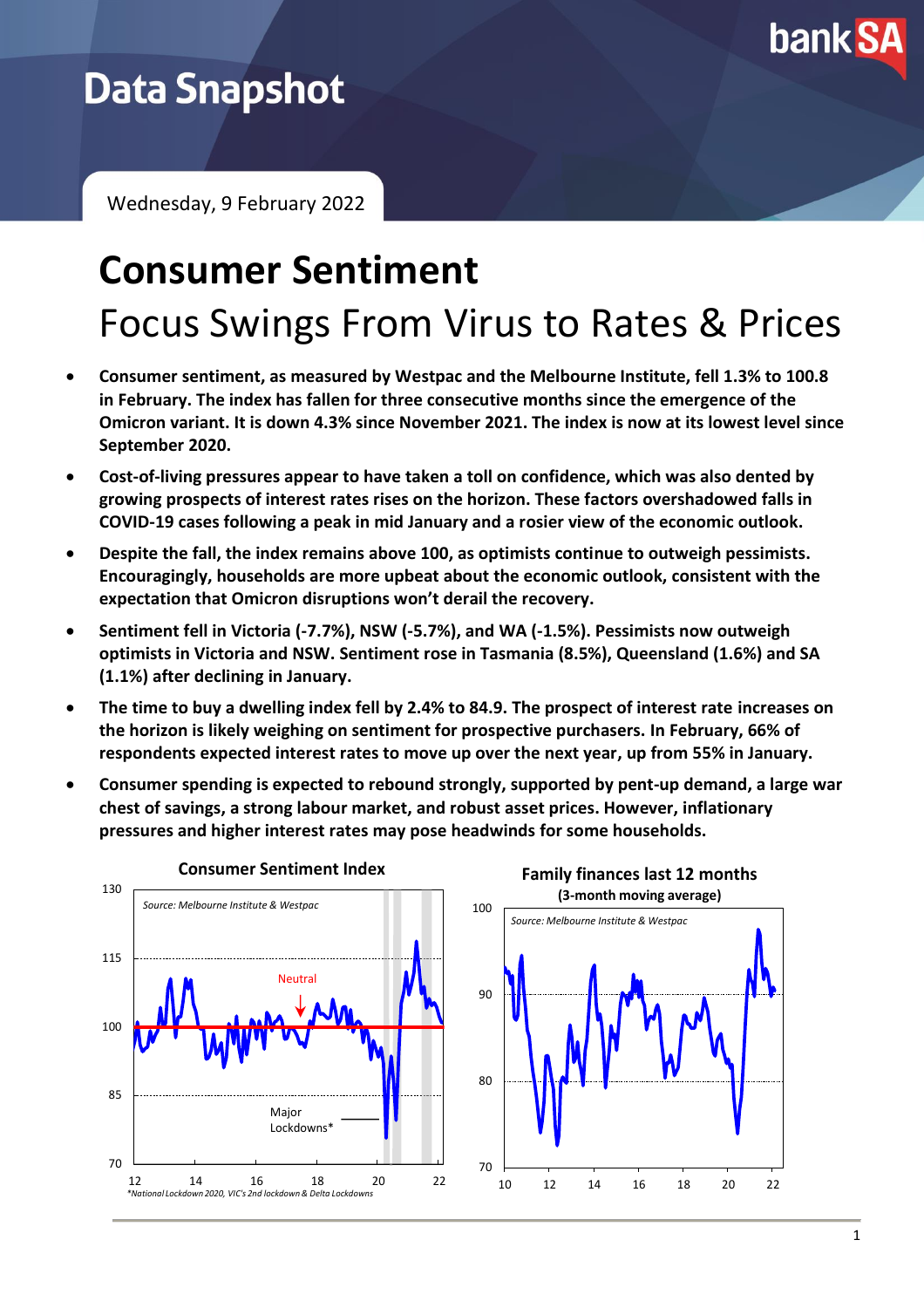Consumer sentiment, as measured by Westpac and the Melbourne Institute, fell 1.3% to 100.8 in February. The index has fallen for three consecutive months since the emergence of the Omicron variant. It is down 4.3% since November 2021. The index is now at its lowest level since September 2020.

Cost-of-living pressures appear to have taken a toll on confidence, which was also dented by growing prospects of interest rates rises on the horizon. These factors overshadowed falls in COVID-19 cases following a peak in mid January and a rosier view of the economic outlook.

Inflation has been more elevated than previously expected, as demonstrated by the strong CPI outcome for the December quarter, released in late January. Growing inflationary pressures have been driven by high fuel prices and supply-chain disruptions, which pushed up goods prices and the cost of building new homes.

Relatedly, the Reserve Bank Governor has conceded that rate hikes in 2022 are "plausible". This marks a considerable shift for the central bank, which in the not-too-distant past was maintaining that it did not expect rates would rise until 2024. As a result, some households could be facing higher mortgage rates sooner than they expected. The survey period coincided with this change in guidance from the central bank.

Despite the fall, the index remains above 100, as optimists continue to outweigh pessimists. Across the country, sentiment fell in Victoria (-7.7%), NSW (-5.7%), and WA (-1.5%). Victoria and NSW more than reversed the increases they experienced in January. Pessimists now outweigh optimists in Victoria and NSW as sentiment has fallen below 100 in both states. Sentiment rose in Tasmania (8.5%), Queensland (1.6%) and SA (1.1%) after declining in January.

The drop in confidence follows a fall in the weekly Roy Morgan measure, which declined from 101.8 to 99.9 in the week ending 6 February.

The fall in sentiment was driven by a decline in views around family finances. The 'family finance last 12 months' sub-component dropped 9.3% and the 'family finance next 12 months' subcomponent was down 1.2%. These drops may reflect cost-of-living pressures (petrol prices, in particular, have increased sharply in recent months), and the prospect of higher interest rates. Additionally, the 'current conditions' sub-component fell 4.5%, perhaps reflecting some lingering effects from disruptions to income as millions of people were required to isolate during the Omicron outbreak.

Encouragingly, households are more upbeat about the economic outlook, consistent with the expectation that Omicron disruptions won't derail the recovery. The 'economic conditions next 12 months' and 'economic conditions next 5 years' sub-components rose by 2.5% and 1.5%, respectively.

The unemployment rate fell to a 13 year low of 4.2% in December. This demonstrated the strong momentum that was evident in the labour market prior to the Omicron outbreak. The outbreak is expected to result in a fall in hours worked, however, the impact on employment levels is expected to be more limited. The strength seen was also reflected in the consumer sentiment survey. The unemployment expectations index fell to 102.8, its second lowest level since February 2011. This suggests that consumers expect the labour market to continue to strengthen and for unemployment to continue to fall. We expect the unemployment rate to have a '3' at the front of it by the end of 2022. This is a rate that has not been sustained consistently since the 1970s.

The time to buy a dwelling index fell by 2.4% to 84.9. The prospect of interest rate increases on the horizon is likely weighing on sentiment for prospective purchasers. In February, 66% of respondents expected interest rates to move up over the next year, up from 55% in January. However, despite expectations of future rate rises, house price expectations for the next year still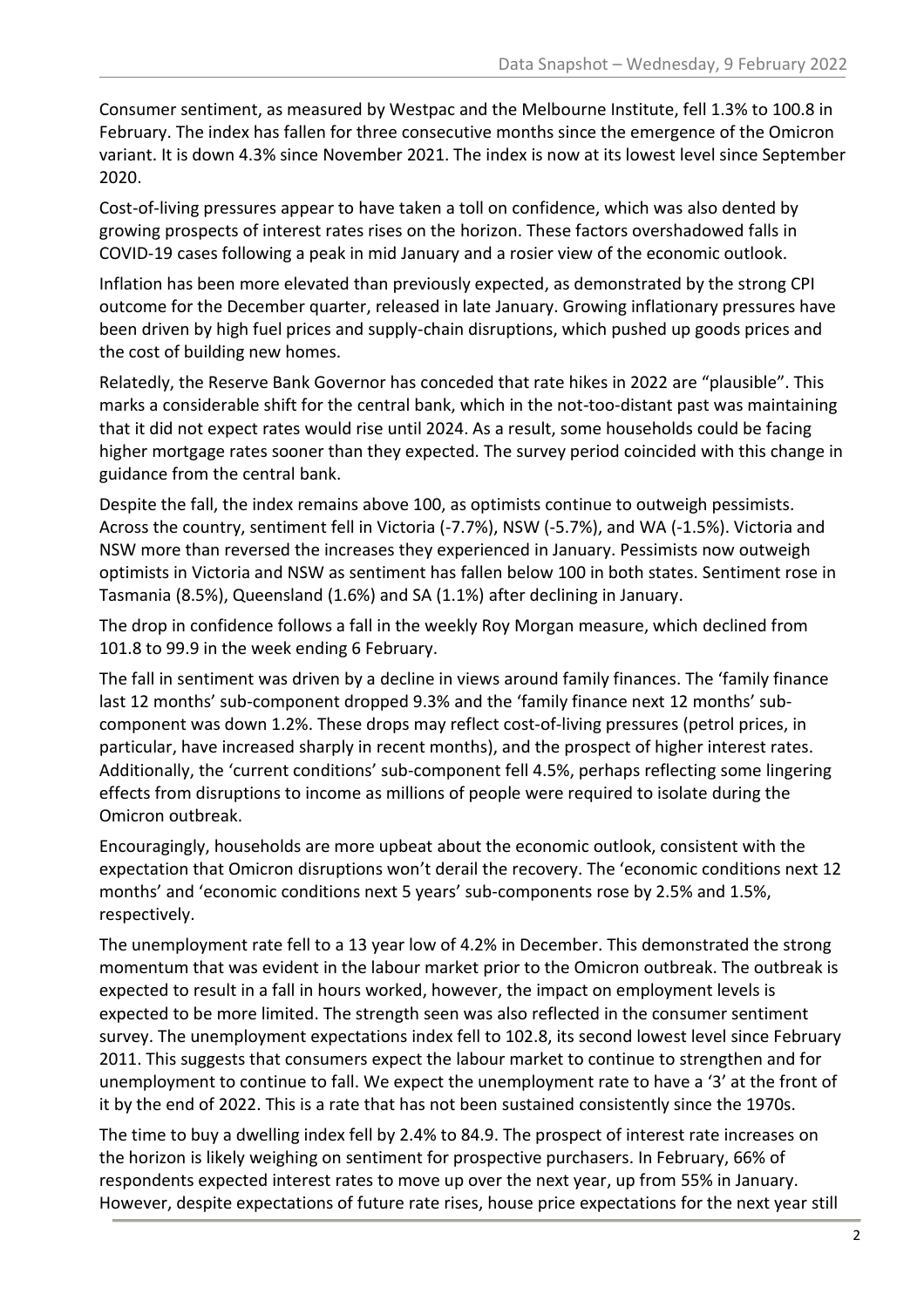rose 8.7%.

## **Outlook**

Consumer spending makes up more than 50% of economic activity in Australia and is expected to rebound strongly. Spending is expected to be supported by pent-up demand, a large war chest of savings, a strong labour market, and robust asset prices. However, inflationary pressures and higher interest rates may pose headwinds for some households.

We expect the economy to recover strongly after the temporary impacts from the Omicron variant. The labour market is forecast to continue to improve and unemployment is expected to fall below full employment over 2022. These factors are expected to support a lift in wages growth as the economy grows above its trend rate of growth and lead the RBA to deliver the first rate hike in August 2022.

> **Jarek Kowcza, Senior Economist** Ph: 0481 476 436